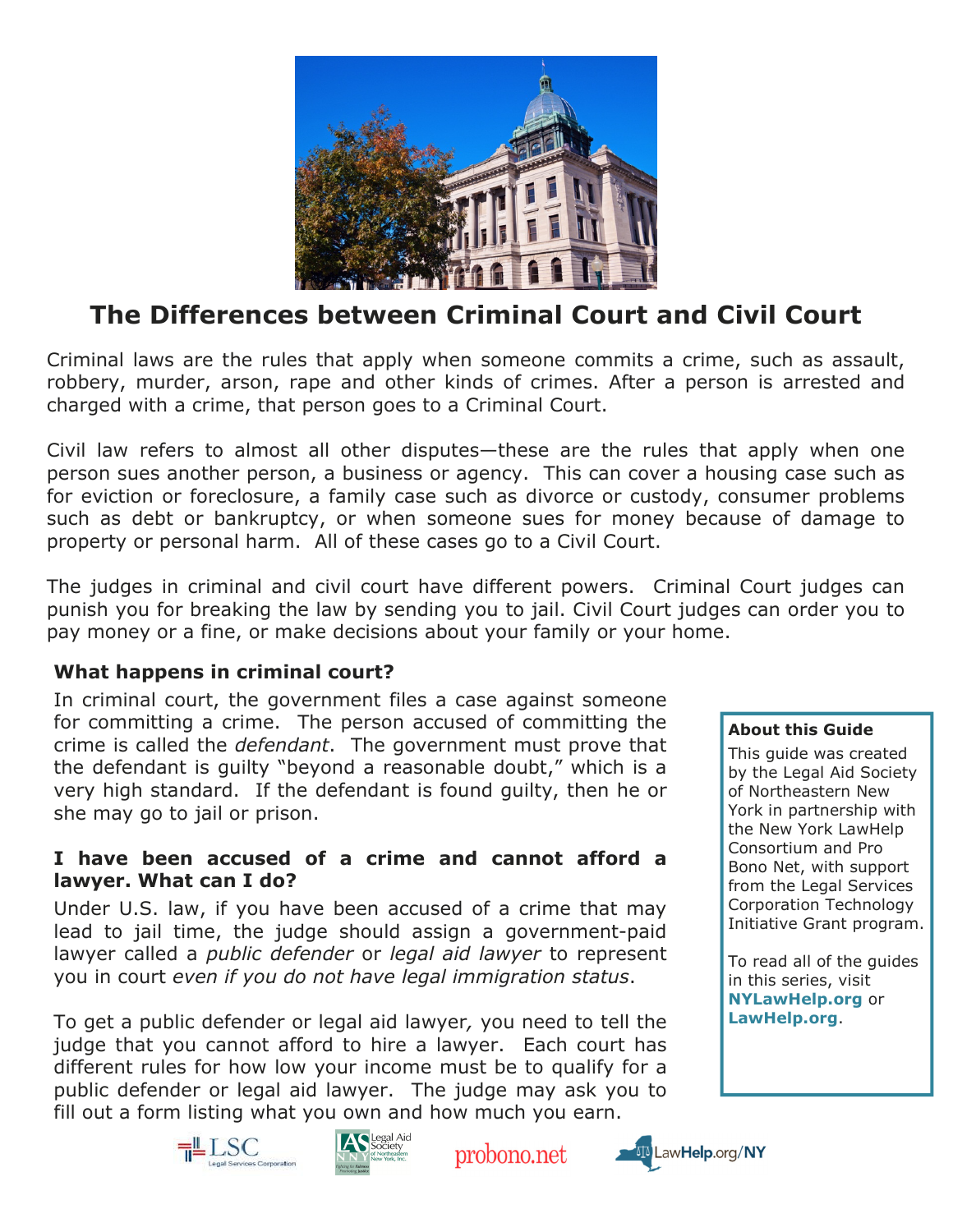You may also need to provide copies of your paystubs to prove how much you earn. If there is no public defender or legal aid lawyer where you live, then the judge can assign another lawyer to represent you for free. If you are not a U.S. citizen, ask your public defender or legal aid lawyer to check with a qualified immigration lawyer about how a plea bargain in your criminal case may affect your immigration status. Some plea bargains may result in deportation. A qualified immigration lawyer may be able to suggest a plea bargain arrangement that won't result in deportation.

### I am a crime victim. Do I need a lawyer in criminal court?

If you are a crime victim, you do not need a lawyer in criminal court. Only a lawyer for the government can file a case in criminal court. The lawyer for the government is called the prosecutor, district attorney, D.A., county attorney, or state attorney.

## What happens in civil court?

In civil court, one person sues (files a case) against another person because of a dispute or problem between them. A business or agency can also file a case in civil court or be sued in civil court. If someone loses a case in civil court, that person may be ordered to pay money to the other side or return property, but that person does not go to jail just for losing the case.

# What kinds of cases do civil courts handle?

Civil court cases can be about:

- $\triangleright$  money and debts
- $\triangleright$  property
- $\triangleright$  housing such as eviction, foreclosure or to fix bad living conditions
- $\triangleright$  an injury such as from a car accident, medical malpractice or environmental harm
- $\triangleright$  marriage and children such as divorce, child custody, child support, or guardianship

Administrative or government agencies also have hearings to handle civil cases such as:

- $\triangleright$  the denial of public benefits such as welfare, Food Stamps and Medicaid
- $\triangleright$  traffic violations
- $\triangleright$  unemployment hearings and workers compensation
- $\triangleright$  Social Security and SSI benefits
- $\triangleright$  discrimination and civil rights violations





probono.net

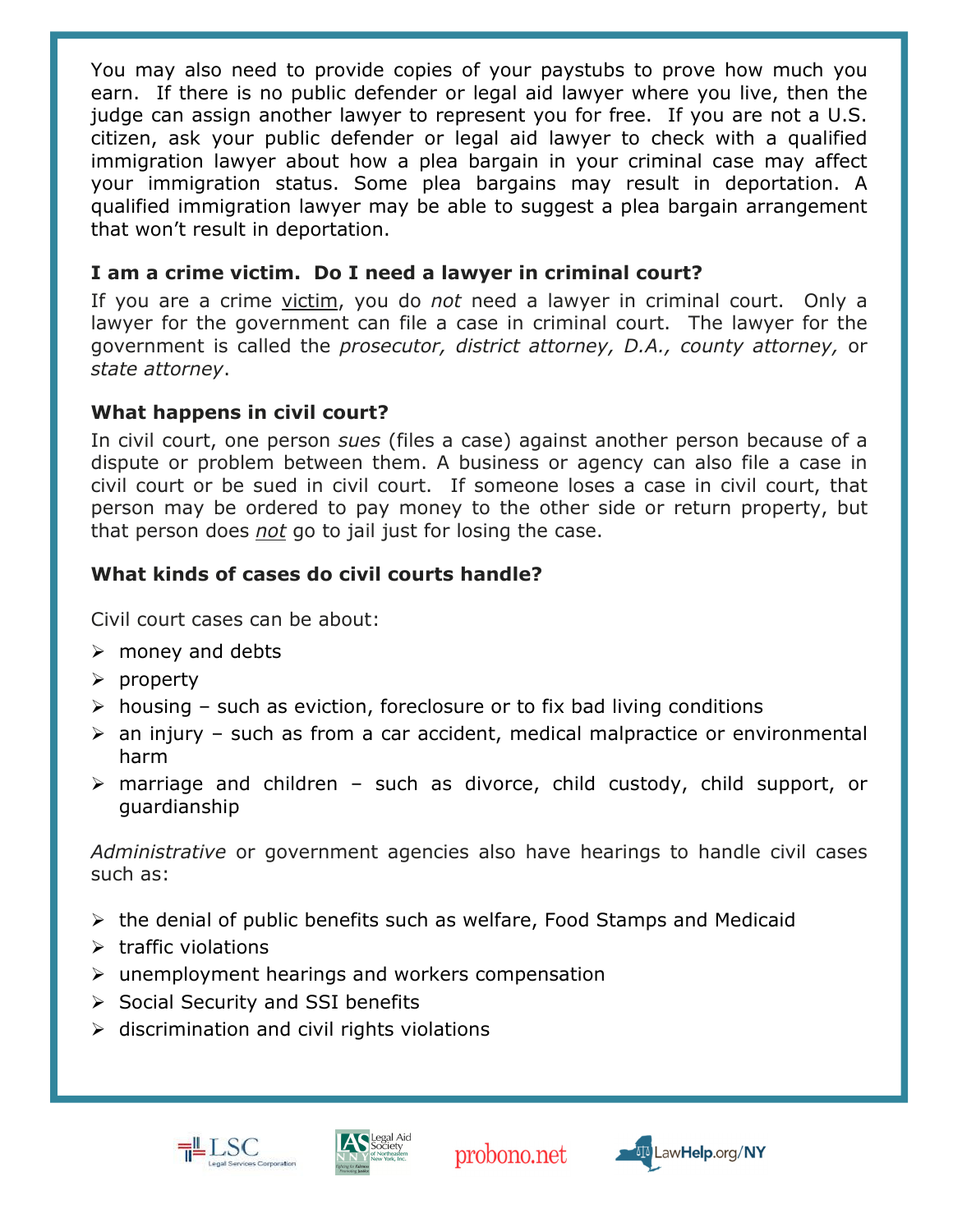### How difficult is it to win a case in civil court?

To win, you must prove your civil case by the "preponderance of the evidence." In other words, the judge or jury must believe that your case is stronger than the other side's case.

# I cannot afford a lawyer for my civil court case. What can I do?

- $\triangleright$  **Contact legal aid** (also called *legal services*) or other not-for-profit agencies that provide free legal help to people who cannot afford to hire a lawyer. These agencies usually help with:
	- domestic violence

Ĩ

- family law – divorce, child custody, child support and guardianship
- housing – eviction, foreclosure, bad living conditions
- public benefits – welfare, Food Stamps, Medicaid, SSI, and Social Security
- consumer problems credit card debt and bankruptcy
- - Each agency has different rules about who qualifies for services and the kinds of legal services they provide. Even so, these agencies cannot help everyone who needs help even if they qualify for services. Go to **www.LawHelp.org** for more information about how to contact legal aid agencies and for legal information that may help you solve your legal problem.

# $\triangleright$  Contact your local bar association, which is an organization for lawyers.

- Tou can call your local bar association's lawyer referral service to find a licensed, private lawyer who has experience with your type of legal problem. The lawyer will meet with you for 30 minutes about your case for a fee of less than \$50. It is very important to carefully review the fee agreement before you hire the lawyer to start working on your case. Usually, there is no fee for medical malpractice, car accident or worker's compensation cases because the lawyer will only get paid if you win your case.
- You can also ask your local bar association or local law school if they have any of the following free services for people needing legal help:
	- o a volunteer lawyer project
	- $\circ$  a pro bono project (another word for a volunteer lawyer project)
	- o a free legal workshop
	- o a self-help clinic

To contact the bar association in your area, go to www.americanbar.org/groups/bar\_services/resources/state\_local\_bar associations.html





probono.net